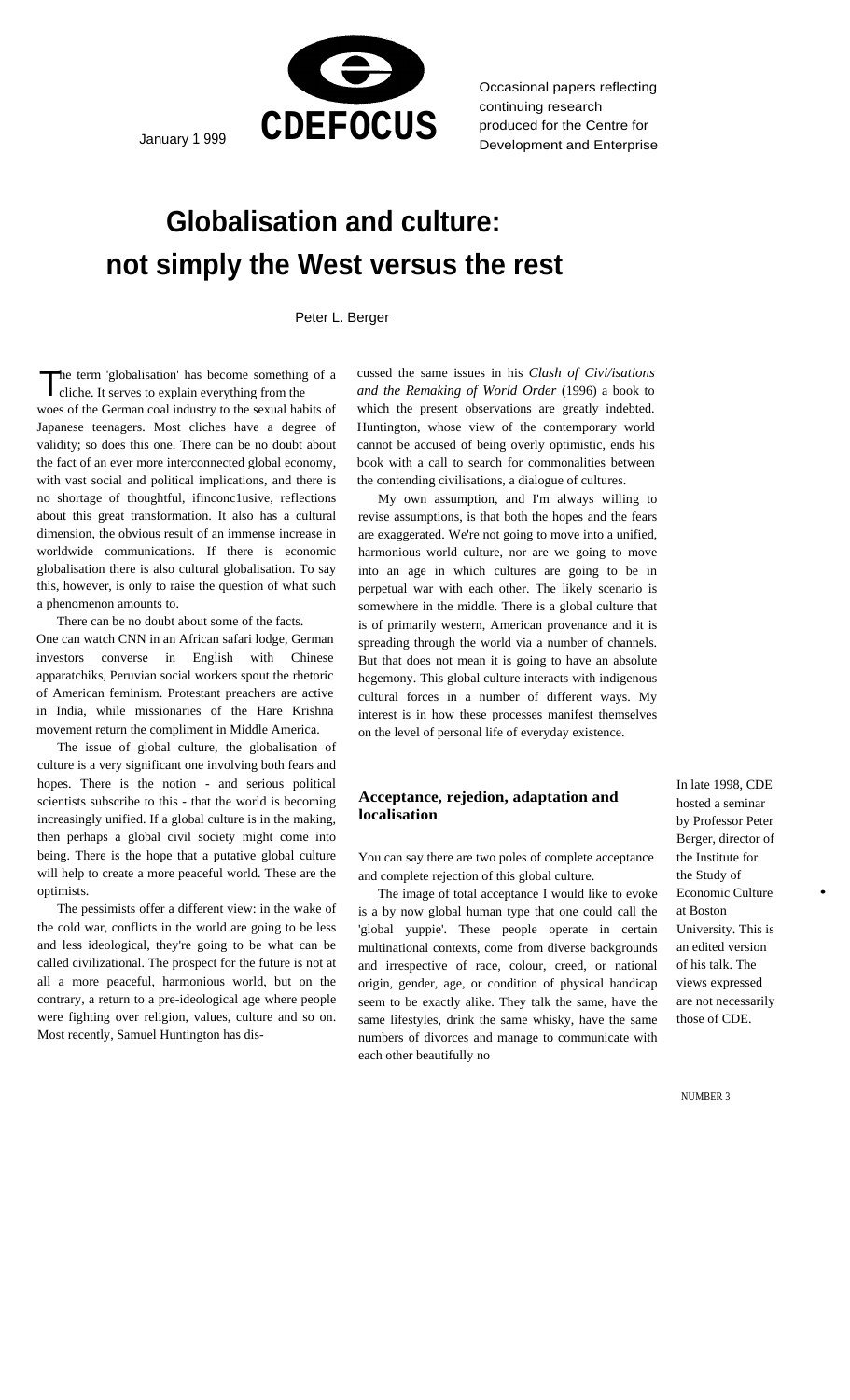matter where they are from. In a way, these are people who have lost their place of origin; they are a new kind of international type. There are not too many of them but they exist and they are quite visible.

The pole of absolute rejection takes different forms, religious, nationalistic - a militant Islamic movement might be an example of this. It can also take political forms, sometimes of a rather grisly sort, the Khmer Rouge, or milder forms of resistance, national resistance against a globalising culture; the French are particularly prominent in this in Europe.

What really interests me as a social scientist is the way in which large numbers of people successfully manage to combine adaptation to a global world, including a capacity to deal with this global culture, with a retention and very often a revitalisation of traditional cultural patterns. I fmd it fascinating because frankly, I sympathise with it. I like that much better than the two poles. But whether you like it or not, it is a very significant phenomenon and the details, how this works, are fascinating and worthy of research.

A study of MacDonalds restaurants conducted by James Watson, an anthropologist at Harvard University, offers a beautiful metaphor for what the *Globalisation and Culture* project will explore. Next to Coca Cola, MacDonalds is probably one of the most juicy symbols for the notion that what is happening in the world is a standardised, antiseptic, American juggernaut that is ploughing over everything like a steamroller. Watson conducted the study of MacDonalds restaurants in five Asian cities:

Tokyo, Taipei, Hong Kong, Beijing and Seoul. The book is called *Golden Arches East.* What Watson and his colleagues found is that while there are standardised elements to MacDonalds - in most places you get similar food - this is not the whole story. The term that Watson uses to describe this is 'localisation', that MacDonalds has had to adapt to local conditions and change its behaviour considerably.

In North America and Europe, Watson says, there's an implicit contract between MacDonalds and its customers. The contract is: we'll provide you with inexpensive clean food, you eat it, get out and do not hang around. That's the economic assumption. It does not work in East Asia. What they found was two groups of people eating at MacDonalds. One group is housewives after shopping, who like it because it's clean, with clean toilets - very important in some Asian countries - and men are not allowed to harass them in any way because MacDonalds would not permit this. The other group is high school students after school before they go home, who sit and do their homework there and whatever else, for similar reasons. It's clean, it's safe. This behaviour costs money. These people eat a hamburger and french fries and stay for three hours, breaking the contract. MacDonalds had to adapt to this and I imagine they must have found a way of being profitable all the same or they would not be there. But that's localisation. If MacDonalds has to localise, how much more other institutions and other cultural forces?

If one is to heed Huntington's call for a dialogue between cultures, one must pay as much attention to the manner in which the different processes of cultural globalisation relate to 'each other as to their relation with many indigenous cultures. This dialogue presupposes a clearer understanding of all the processes at work, both those of cultural globalisation and of resistance to it. I believe that there are at least four distinct processes of cultural globalisation going on simultaneously, relating in complex ways both to each other and to the many indigenous cultures on which they impinge.

**At least four distinct processes of cultural globalisation are going on sim ultaneously.** 

## **Davos culture**

The first area is arguably the most important - Huntington has coined a nice name for it, *Davos culture* (after the World Economic Summit that meets in that Swiss luxury resort). This culture is globalised as a direct accompaniment of global economic processes. Its carrier is international business. It has obvious behavioural aspects that are directly functional in economic terms, behaviour dictated by the accoutrements of contemporary business. Participants in this culture know how to deal with computers, cellular phones, airline schedules, currency exchange and the like. They all dress alike, exhibit the same amicable informality, and relieve tensions by similar attempts at humor and, of course, most of them interact in English. This culture carries over into the lifestyles and presumably the values of those who participate in it. There is a yuppie style in the corporation, but also in the bodybuilding studio and in the bedroom. Notions of costs, benefits and maximisation spill over from work into private life.

The Davos culture is a culture of the elite and, by way of what sociologists call 'anticipatory socialisation', of those who aspire to join the elite, those who take that elite as their point of reference. What we're interested in in our *Globalisation and Culture* project is not so much the people at the top, who do not want to be interviewed anyway, it's the people who are at the middle echelons of multinational corporations and government agencies, or whatever, who represent the foot soldiers of the

© Centre for Development and Enterprise. The material in this publication may not be copied, stored, transmitted or reproduced without the permission of the publisher Short extracts may be quoted, provided the source is fully acknowledged.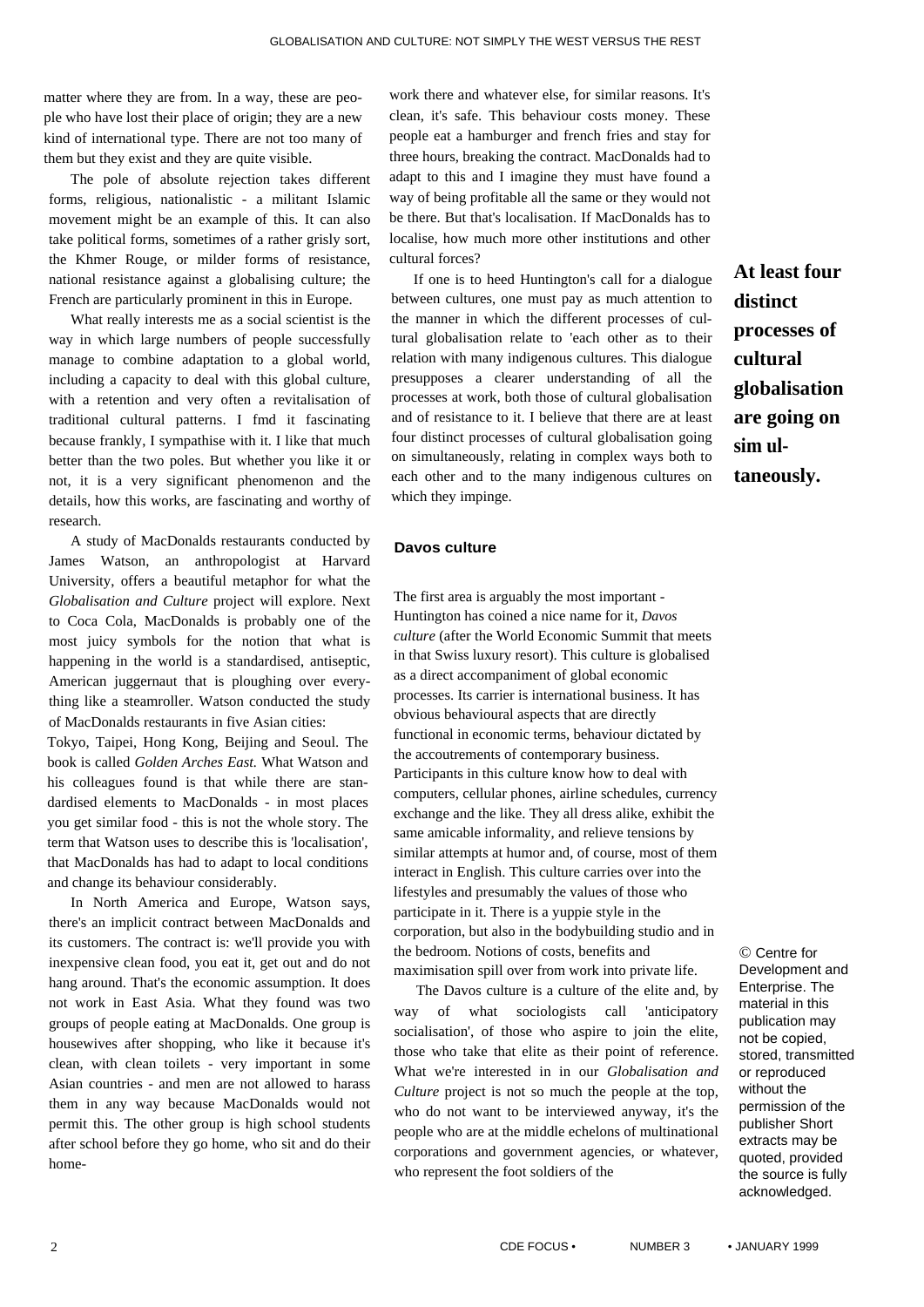Davos culture. The interaction of this culture with indigenous cultural traits is one thing we are looking at.

#### **Faculty club culture**

Both critics and advocates of contemporary global capitalism mainly think in terms of the Davos culture and its ramifications in popular culture. Yet there are at least two other quite different types of cultural globalisation going on. One ofthese is what one might *callfaculty club culture.* Essentially what we are dealing with here is the globalisation of the western intelligentsia. To put it graphically, if the Davos culture tries to sell computer systems in India, the faculty club culture tries to promote feminism or environmentalism there - a rather different agenda. It's carried not by international business but by international academic networks; NGOs; government agencies that are concerned with non-political, noneconomic issues; international foundations, which are very important - such as Ford, Rockefeller, Adenauer maybe, Green Peace and so on.

Like the Davos culture, it too is primarily an elite culture, though here again there are those who aspire to it from the lower echelons of cultural enterprises (for example schoolteachers or social workers who read the books and periodicals that reflect the views emanating from the great cultural centres). It has different levels; the prestige professor but then also the more or less humble official of some foundation or university.

A wonderful example of faculty club culture marching triumphantly through the world in a most imperialist fashion is the anti-smoking movement, which I happen to despise. That's neither here nor there. This is a highly timely example for South Africa. At one point it was a small, marginal sect, hardly noticed in public discourse; today, especially in North America and Western Europe, it has largely achieved the goal proclaimed early on by one of its spokesmen to make smoking an activity engaged in privately by consenting adults. This movement, clearly a product of Western intellectuals, was disseminated worldwide by an alliance of government and non-government organisations. In a series of conferences, the World Health Organisation propagated the anti-smoking cause internationally. At one of the early conferences the travel expenses of all the participants from developing societies were paid by the Scandinavian development agencies (the conference was held in Stockholm). These participants, mostly from health. and education ministries, came from countries with

horrendous health problems and the campaign against smoking was not high on their list of priorities. As was to be expected, they re-ordered their priorities given the incentives to do so. Ironically, the concepts of neo-Marxist dependency theory, which have not been very good at interpreting the transformations of advanced capitalism, fit rather well in the globalisation of the faculty club culture. Here there is overwhelming 'dependency', with an indigenous 'comprador class' carrying out the agendas devised in the cultural centres of the 'metropolis' .

There are obvious tensiorls between the first and second processes of cultural globalisation. Clearly, the anti-smoking movement collides with the interests of the tobacco industry. While the Davos culture propagates capitalist business in wherever, Green Peace may attack that business in the name of environmentalism or species preservation.

The most visible conflict is between the 'ecumenism of human rights', carried out by a multitude of non-governmental organisations, and the belief of the Davos culture that all good things, including human rights, will eventually result from the global establishment of successful market economies. A recent women's conference in Beijing pitted mostly Western feminists against an odd alliance of Islamists and the Vatican. Most significant politically, the Western-centred human rights community is meeting with strong opposition in a sizeable number of non-Western countries.

**Davos culture tries to sell computer systems in India, the faculty club culture tries to promote feminism there**  - **a rather different agenda.** 

#### **Popular culture**

The other two areas are somewhat different, less organised, less visible. One of course is popular culture. This culture is most credibly subsumed under the category of westernisation, since virtually all of it is of Western, and more specifically American, provenance. Young people throughout the world dance to American music, wiggling their behinds in American jeans and wearing T-shirts with messages about American universities and other consumer items. Older people watch American sitcoms on television and go to American movies. Everyone, young and old, grows taller and fatter on American fast foods. Here indeed is a case of cultural hegemony, and it is not surprising that others, such as French ministers of culture and Iranian mullahs, greatly resent the fact.

These critics of cultural imperialism also understand that the diffusion of popular culture is not just a matter of outward behaviour. It carries a significant freight of beliefs and values. The attraction of rock music is not just due to a particular preference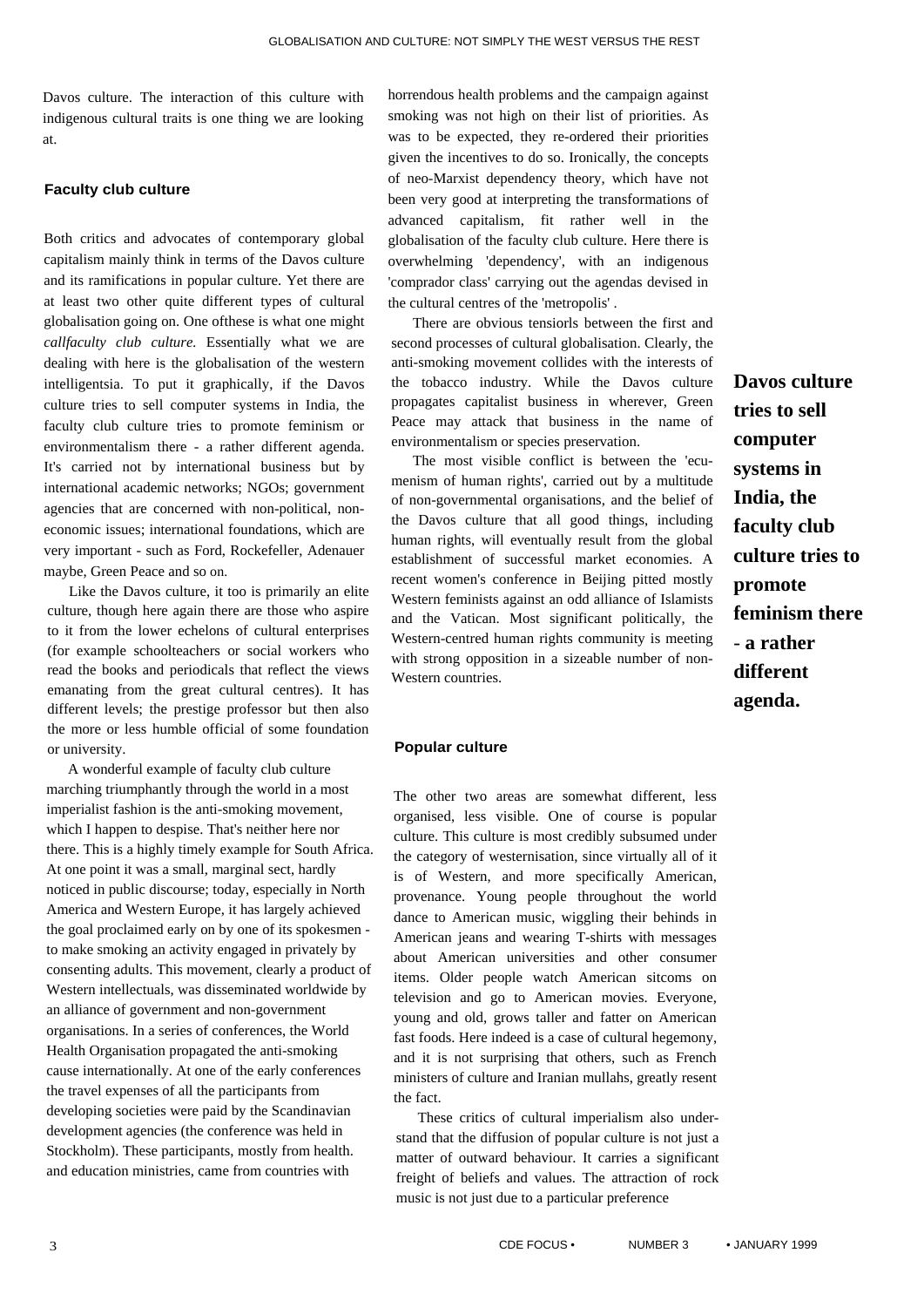for loud music and dangerously athletic dancing. Rock music also symbolises a whole cluster of cultural values - concerning self-expression, spontaneity, released sexuality, and perhaps, most importantly, defiance of the alleged stodginess of tradition. The consumption of American popular culture has, as it were, a sacramental character.

The people in charge of the globalisation of popular culture are, of course, members or aspiring members of the Davos elite. But the consumers of these cultural exports are a vastly broader population. The indigenous reactions vary from complete acceptance to complete rejection, with many degrees of compromise in between. Complete acceptance generally leads to a conflict between the generations and presumably an important motive for such acceptance among young people is to outrage one's parents. Complete rejection is difficult even under repressive regimes (the Komsomol functionaries, after trying repression, fmally had to compromise by inventing something they would call 'Soviet rock').

## **Evangelical Protestantism**

Fourthly (though perhaps not fmally), a distinctive process of globalisation is provided by Evangelical Protestantism, especially in its Pentecostal version which accounts for something like 80 percent of its worldwide growth.

Its globalising force is best seen by comparing it with the other dynamic religious phenomenon of our time, that of the Islamic resurgence. While the latter has been limited to countries that have always been Muslim and to Muslim diaspora communities, Evangelical Protestantism has been exploding in parts of the world to which this religious tradition has always been alien, indeed mostly unknown.

The most dramatic explosion has occurred in Latin America, described in David Martin's 1990 book *Tongues of Fire.* Evangelical Protestantism brings about a cultural revolution in its new territories (in that respect it is very different from its social function on its American homeground). It brings about radical changes in the relations between men and women, in the upbringing and education of children, in attitudes toward traditional hierarchies. Most importantly, it inculcates precisely that 'protestant ethic' that Max Weber analysed as an important ingredient in the genesis of modem capitalism - a disciplined, frugal, and rationally oriented approach to work. In effect, defying machismo-laden stereotypes about Latin American culture, these new protestants begin to act like sober, responsible, eighteenth century

English Methodists. In fact, one commentator on Martin's work summed up its findings by noting that 'Max Weber is alive and well and living in Guatemala. '

It is not clear how this startlingly new phenomenon relates to the previously enumerated processes of cultural globalisation. It certainly enters into conflicts with indigenous cultures. Most of the persecution of Christians recently publicised by human rights organisations - notably in China, in the Islamic world, and (sporadically) in Latin America - has been directed against Evangelical Protestants. What is clear is that this type of protestantism is creating a new international culture, increasingly self-conscious (here the relation to American Evangelicals is relevant), with vast social, economic, and political ramifications.

## **Western cultural imperialism?**

The Western provenance of these four processes has given credibility to the frequent charge that they are part and parcel of Western imperialism, with the United States being the core of this malevolent phenomenon. The so-called 'Singapore School' has accused the United States and other industrial democracies of practising cultural imperialism in trying to foist 'Western' values on societies with different traditions. The charge will not hold up. The Davos culture is today fully internationalised. It is centred as much in Tokyo and Singapore as it is in New York and London. Multinational corporations do indeed make large profits from the distribution of popular culture, but there is no coercion involved in their success. No one is forcing Japanese teenagers to enjoy rock music.

During the Cold War period the terms 'West' and 'East' had fairly clear connotations. These were geographical - this side and the other side of the Iron Curtain - but geography itself was defined politically. Washington and its allies were arrayed against Moscow and its allies, with a vaguely delineated 'Third World' supposedly allied with neither. There were some curious aspects of this, as when for instance, Prime Minister Nakasone solemnly announced that Japan was part of the West. But even this made sense politically, even if his Samurai ancestors were angrily tossing in their graves. All this has changed in the last few years. Suddenly the West has once more acquired a much older connotation, cultural rather than political.

The alleged difference between 'Western' and 'Eastern' values is centered in the understanding of the individual's place in society. The 'West' is interpreted as exaggerating the autonomy of the individ**The struggle is not primarily one between civilisations. The battle lines crisscross the geographical and the cultural maps. This insight may be disturbing; it is also comforting.**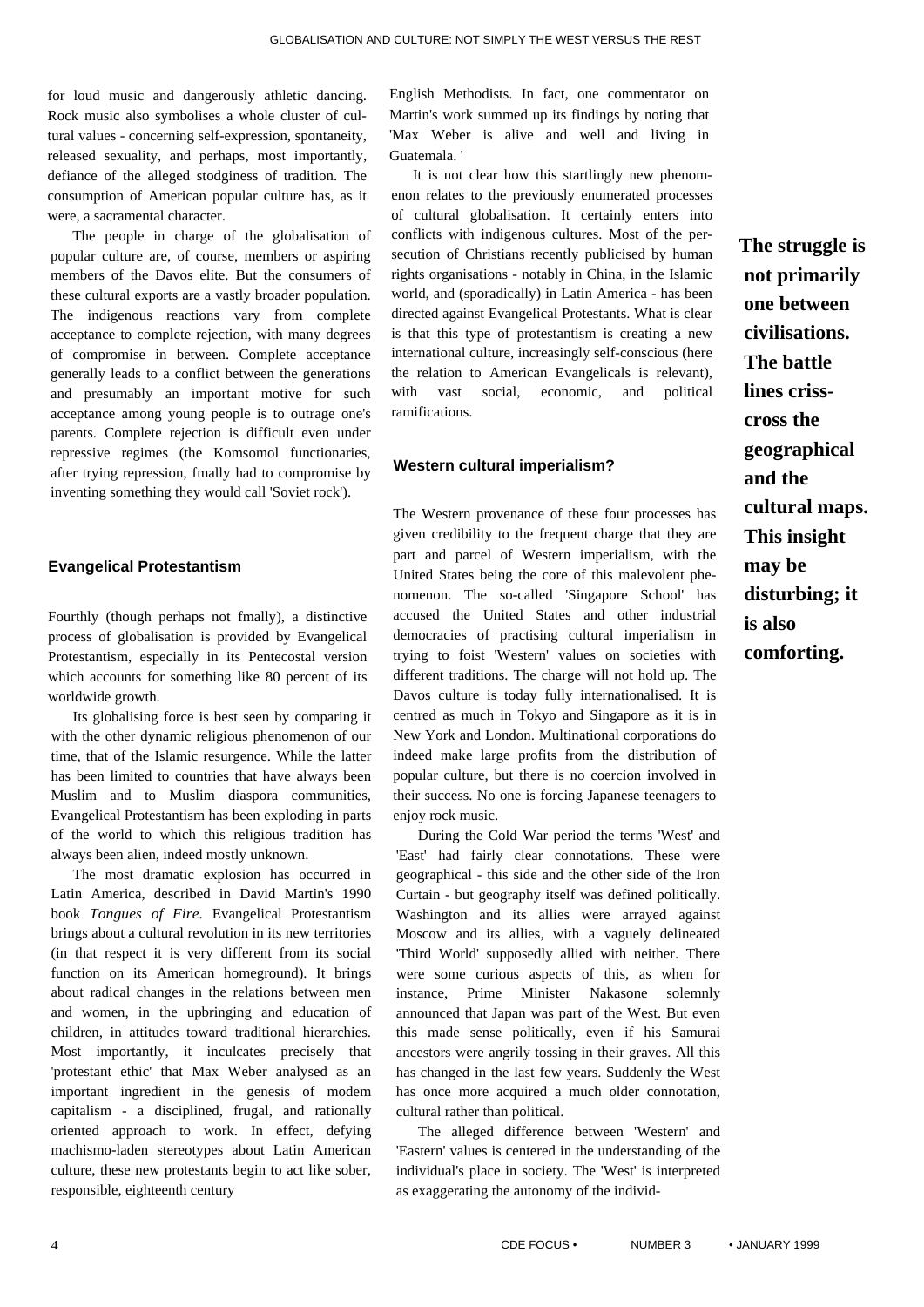ual, as having institutionalised an abstract, mechanical concept of society, and as being gripped by a spiritually impoverished materialism. Against this the 'East' is characterised as having a more correct view of the individual embedded in community, valuing tradition and hierarchy, holding an organic and thus more natural concept of society, and as retaining a spirituality that limits crasser forms of materialistic acquisitiveness. In this view, what is shaping up is indeed a clash of civilisations.

## **Where is the West?**

I want to focus here on the implied location of the 'West' in this debate as well as on its overall characterisation. Just where is the West? And is it really as it has been described here? A few years ago Edward Said made renewed use of the term 'Orientalism' to refer to simplistic, stereotypical understandings of non-Western cultures by Western scholars. What we have here is an 'accidentalism' - a simplistic understanding of Western culture ironically shared by detractors and advocates alike.

Very much the same dichotomy has repeatedly been evoked between societies that the 'Occidentalists' would all throw into the same (overly individualistic, abstract, soulless) pot. This is how the Slavophiles saw the 'West', which presumably included all the countries beyond the western borders of Russia (with the possible exception of such soul-filled brethren as the Serbs and Bulgarians).

A long line of German ideologists, going back at least to the beginnings of Romanticism, sought to define the German spirit as an antithesis to the nefarious' West'. Its location was on the other side of the Rhine, though different Germanophiles identified either France or England as the principal antagonist. The Americas have been beset by the same dichotomous thinking. Latin American 'integralism' has its Iberian roots. In its European setting it postulated Spanish wholesomeness against all the heresies flourishing north of the Pyrenees, and it continued to do so in the twentieth century. In Latin America a similar ideology took the name *Arielismo,*  from an influential essay by the Uruguayan writer Jose Enrique Rod6, who posted the Latin Ariel against the gross Caliban of the North. Here, the Rio Grande was the great divide.

Yet within the continent of bad *gringos* the very same dichotomy was promulaged by the defenders of the American South, as Eugene Genovese discusses with great lucidity in his book *The Southern Tradition.* Now it is the Mason-Dixon Line that becomes the metaphysical border. However, before

we fmally decide that the true location of Western civilisation is in Akron, Ohio, we should reflect that contemporary American culture is full of debates that reiterate the same old themes - 'liberals' versus 'communitarians', 'progressive' feminists versus the partisans of corporate sisterhood, and generally the classical American Creed against a variety of racial, ethnic, sexual and aesthetic tribalisms.

All this does not mean that geography has nothing to do with these value clashes. It was indeed in one particular region of the world that there occurred what one may simply describe as the discovery of the autonomous individual. It was in that rather small territory that includes both Jerusalem and Athens, where the prophet Nathan told David that, king or not, he was a man ('You are the man') responsible before God for his actions, and where the Hellenic dream of the individual liberated by reason was born. Like all genuine truths, the truth of the autonomous individual cannot be contained within one civilisation. By definition truth is universal. Today, the struggle is not primarily one between civilisations. The battle lines crisscross all over both the geographical and the cultural maps. This insight may be disturbing; it is also comforting.

If cultural globalisation today represents the 'Hellenistic' phase of a civilisation originating in the northern parts of Europe and America, then the English language is its *koine* (the 'basic' Greek that served as the lingua franca of late classical antiquity and that, among other things, became the language of the New Testament). We live, as Veliz puts it in his 1994 book *The New World of the Gothic Fox,* in a 'world made in English', and he points out that no other language appears to be a viable successor to English in the foreseeable future. However much this may enrage intellectuals in certain places, English has become the medium of international economic, technological and scientific communication. One does not use a language innocently. Every language carries a freight of values, of sensibilities, of approaches to reality, all of which insinuate themselves into the consciousness of those who speak it.

The picture I have sketched is vast and complex. There are many aspects of it that are not fully understood and the research agenda that we will be tackling in the *Globa/isation and Culture* project is very large.

One tentative conclusion, in response to Huntington's call for a dialogue between what he sees as 'contending civilisations', is that this will not just be a dialogue between 'the West and the rest' but a considerably more complicated enterprise.

**This will not just be a dialogue between 'the West and the rest' but a considerably more com plicated enterprise.**